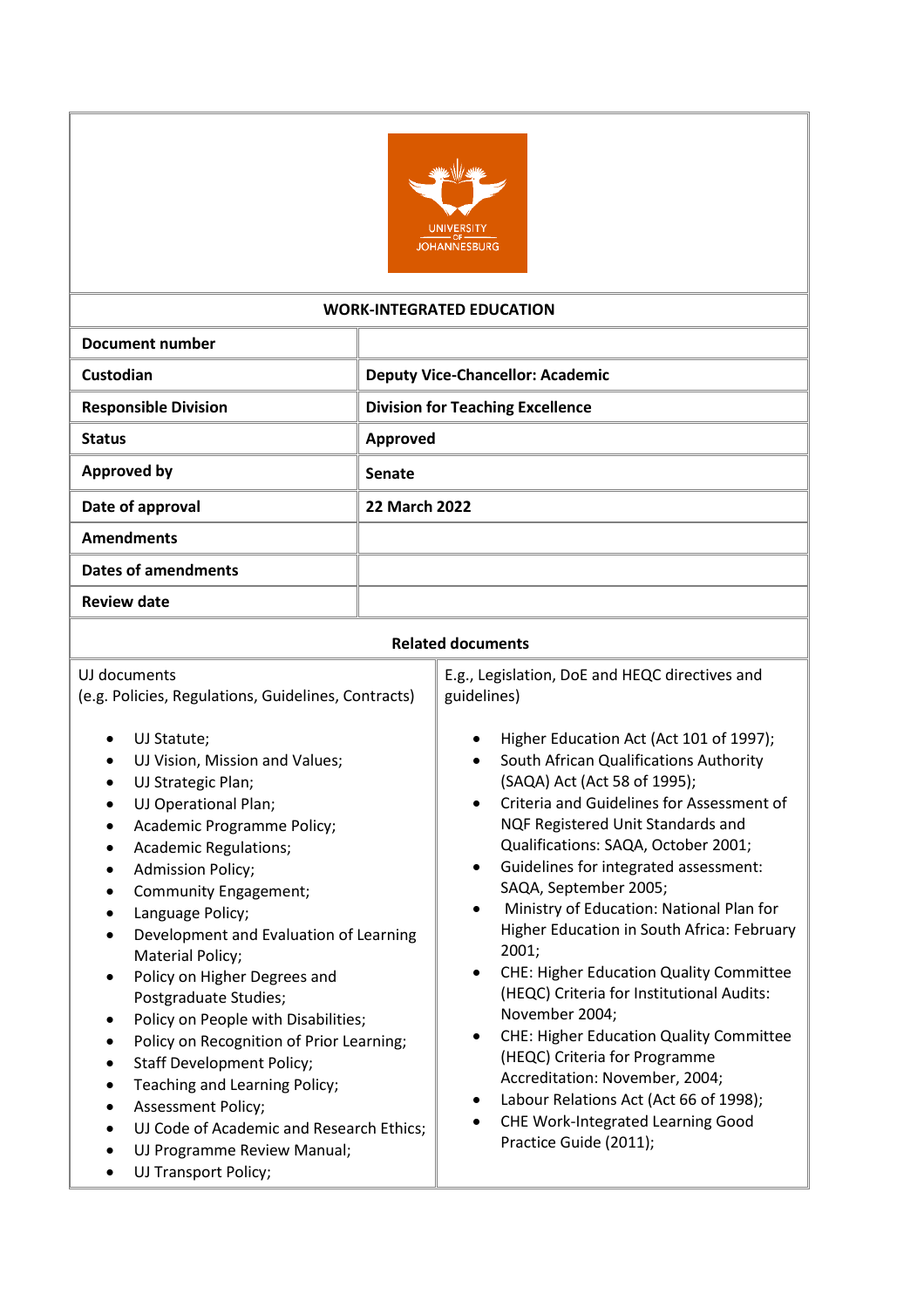| UJ Personal Accident Insurance Cover;<br>Guidelines for Good Practice for WIL at<br>UJ.                | <b>CHE Good Practice Guide for Service</b><br>Learning (2006);<br>National Skills Development Strategy<br>$\bullet$<br>(NSDS) III (2011);<br>National Development Plan: Vision 2030<br>(2011);<br>Higher Education Qualifications Sub-<br>Framework (2011) and 2013 (revised);<br>NQF Level Descriptors (2012);<br>$\bullet$<br>Protection of Private Information (POPI)<br>Act No 4 0f 2013;<br>White Paper on Post-School Education and<br><b>Training (2013).</b> |
|--------------------------------------------------------------------------------------------------------|----------------------------------------------------------------------------------------------------------------------------------------------------------------------------------------------------------------------------------------------------------------------------------------------------------------------------------------------------------------------------------------------------------------------------------------------------------------------|
| <b>Stakeholders affected by this document (units</b><br>and divisions who should be familiar with it): | Council<br>٠<br>Senate<br>Management Executive Council;<br>Subcommittees of Senate;<br><b>Central Academic Administration</b><br>Faculty/College Administration<br>٠<br><b>Academic Departments</b><br>$\bullet$<br>Academic support divisions<br>$\bullet$<br><b>Executive Deans and Vice-Deans</b><br><b>Executive Directors, Senior Directors;</b><br><b>Directors</b><br>and<br>Heads<br>Ωf<br>DepartmentAcademic departments                                    |
| Website address of this document:                                                                      | Intranet                                                                                                                                                                                                                                                                                                                                                                                                                                                             |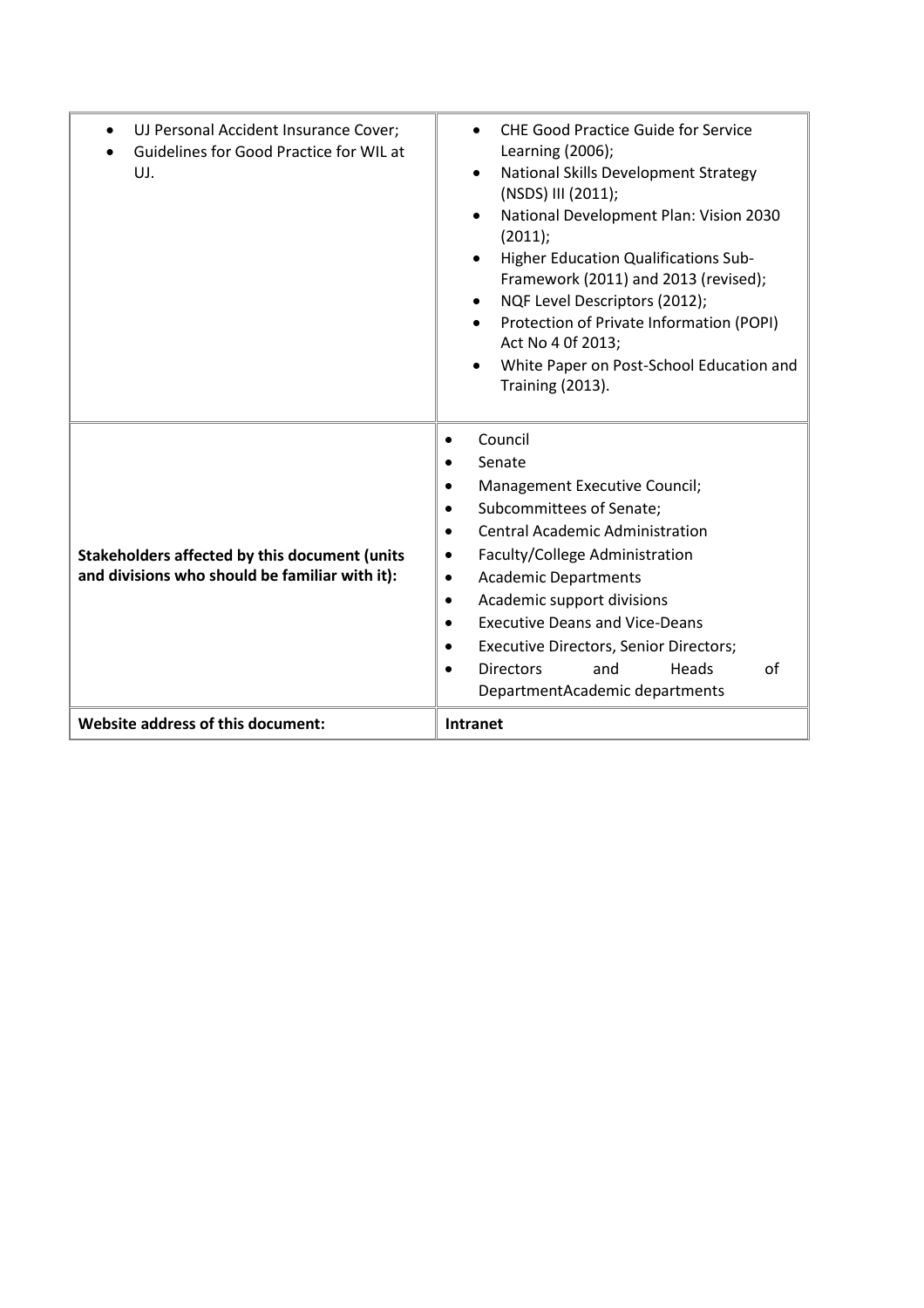# **CONTENT**

| 1 <sub>1</sub> |                                                                |  |
|----------------|----------------------------------------------------------------|--|
| 2.             |                                                                |  |
| 3.             |                                                                |  |
| 4.             |                                                                |  |
| 5.             |                                                                |  |
| 6.             |                                                                |  |
| 7.             |                                                                |  |
| 8.             |                                                                |  |
| 9.             |                                                                |  |
|                |                                                                |  |
|                |                                                                |  |
|                |                                                                |  |
|                | 13. REMUNERATION FOR STUDENTS REGISTERED FOR WIE PROGRAMMES 10 |  |
|                |                                                                |  |
|                |                                                                |  |
|                |                                                                |  |
|                | ANNEXURE 1: SUGGESTED FUNCTIONS OF THE WIE FORUM 11            |  |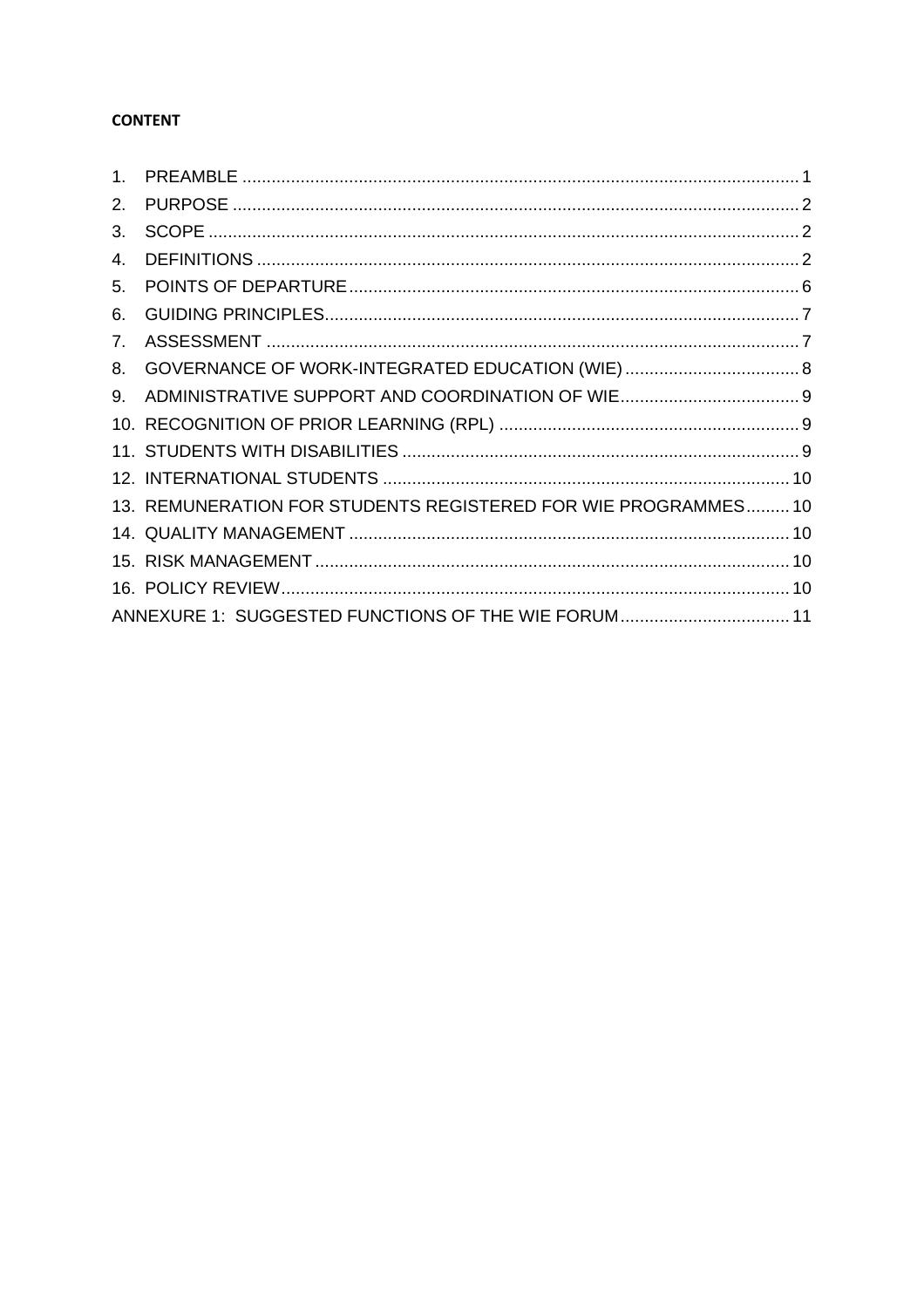## <span id="page-3-0"></span>**1. PREAMBLE**

The University of Johannesburg (UJ) programme qualification mix (PQM) ranges from formative general and professional, to career-focused academic programmes.

UJ programmes address national, continental, and global imperatives, support the transformation of the higher education system and advance the values of freedom, democracy, equality and human dignity.

The quality of UJ's programmes lies at the heart its mission of *"Inspiring its community to transform and serve humanity through innovation and the collaborative pursuit of knowledge".*

Hence, UJ commits to offering internationally recognised academic programmes, which have national legitimacy, credibility, and well-understood academic, professional, and career-orientated outcomes.

Work-Integrated Education (WIE), embedded in a range of career-orientated programmes, allows for the acquisition of knowledge, skills and behaviours by means of blended lectures and practical work, complemented by contextualised and well-structured authentic modalities of learning in action.

In essence, WIE is a wide and inclusive concept which embraces different modalities of learning in action, and is commonly referred to as work integrated learning or WIL globally.

Some of the main modalities, as illustrated in Figure 1, are: Work-integrated learning (WIL), problem-based learning (PBL), community based learning (CBL), project-based learning (PjBL), simulations, teaching practice (TP), service learning (SL), and internships.

These modalities which allow for the practice of knowledge in different fields of study, support the 'learning to be' philosophy of teaching.

The 'learning to be' teaching philosophy is defined in the UJ Policy on Teaching and Learning (approved, 2016), as follows:

*"Learning to be": a view of higher education that conceptualises learning as becoming a practitioner of a knowledge and professional domain. Learning to be presupposes learning the practices of the knowledge domain (discipline or profession), which include principles, dispositions, attributes, competencies, activities, skills, procedures and values. It also requires learning how to best utilise the conceptual frameworks and/or theories of the domain, as well as the practices of inquiry, to identify and solve problems or interpret and address everyday issues.*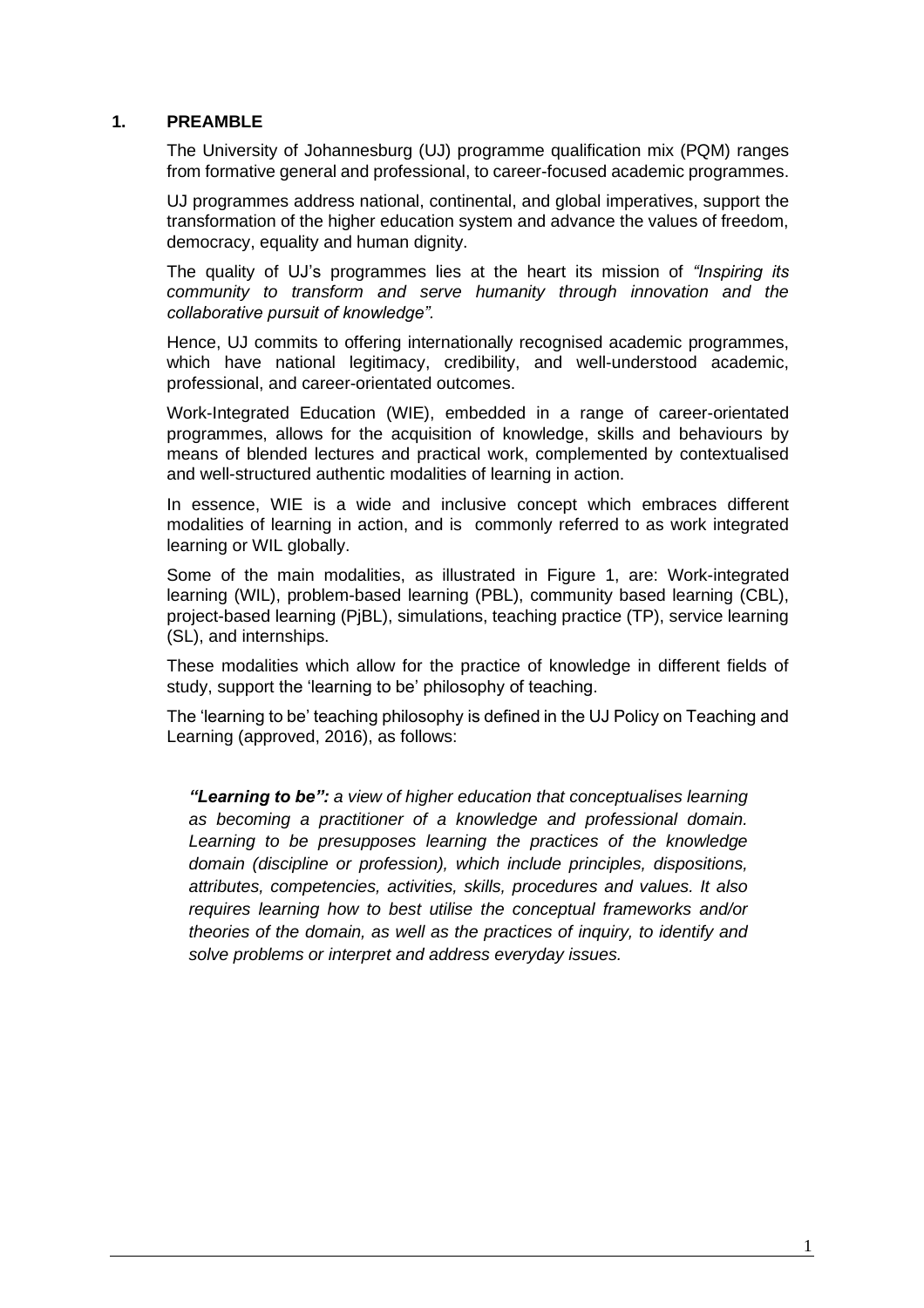

# **Figure 1: Work-Integrated Education Modalities**

# <span id="page-4-0"></span>**2. PURPOSE**

The purpose of this policy is to:

- 2.1 Provide a clear framework of regulations, guidelines and procedures for the design, implementation, monitoring, assessment, and review of WIE as they pertain to the academic programmes concerned;
- 2.2 Ensure that the academic programme and specific module outcomes meet the relevant statutory and professional body requirements, as well as academic requirements;
- 2.3 Provide benchmarks to guide the planning, development, design and implementation of WIE to ensure institutional clarity and quality in the management thereof.

# <span id="page-4-1"></span>**3. SCOPE**

This policy applies to all credit-bearing, subsidised academic programmes that contain a WIE component and to all academic departments across all faculties and campuses offering such programmes.

# <span id="page-4-2"></span>**4. DEFINITIONS**

For this policy, unless otherwise stated, the following definitions apply:

# **Table: Definitions and Clarification of Concepts**

| <b>CONCEPTS</b>                       | <b>DEFINITION/CLARIFICATION</b>                                                                                                                                                                                                                                                  |
|---------------------------------------|----------------------------------------------------------------------------------------------------------------------------------------------------------------------------------------------------------------------------------------------------------------------------------|
| <b>Academic</b><br>Programme          | purposeful and structured set of learning<br>A<br>experiences (i.e. the teaching, learning<br>and<br>assessment activities) that lead to a qualification<br>(degree, diploma or certificate).                                                                                    |
| <b>Advisory</b><br><b>Committee</b>   | The body through which the relevant academic<br>department and the workplace (industry, commerce,<br>public sector, community and/or organisation) and/or<br>professional body cooperate closely in the planning,<br>organisation, monitoring, assessment, and review of<br>WIF. |
| <b>Community</b><br>based<br>learning | Community-based learning and community based<br>participatory and action<br>research use<br>based<br>methodologies to ensure collaborative and inclusive                                                                                                                         |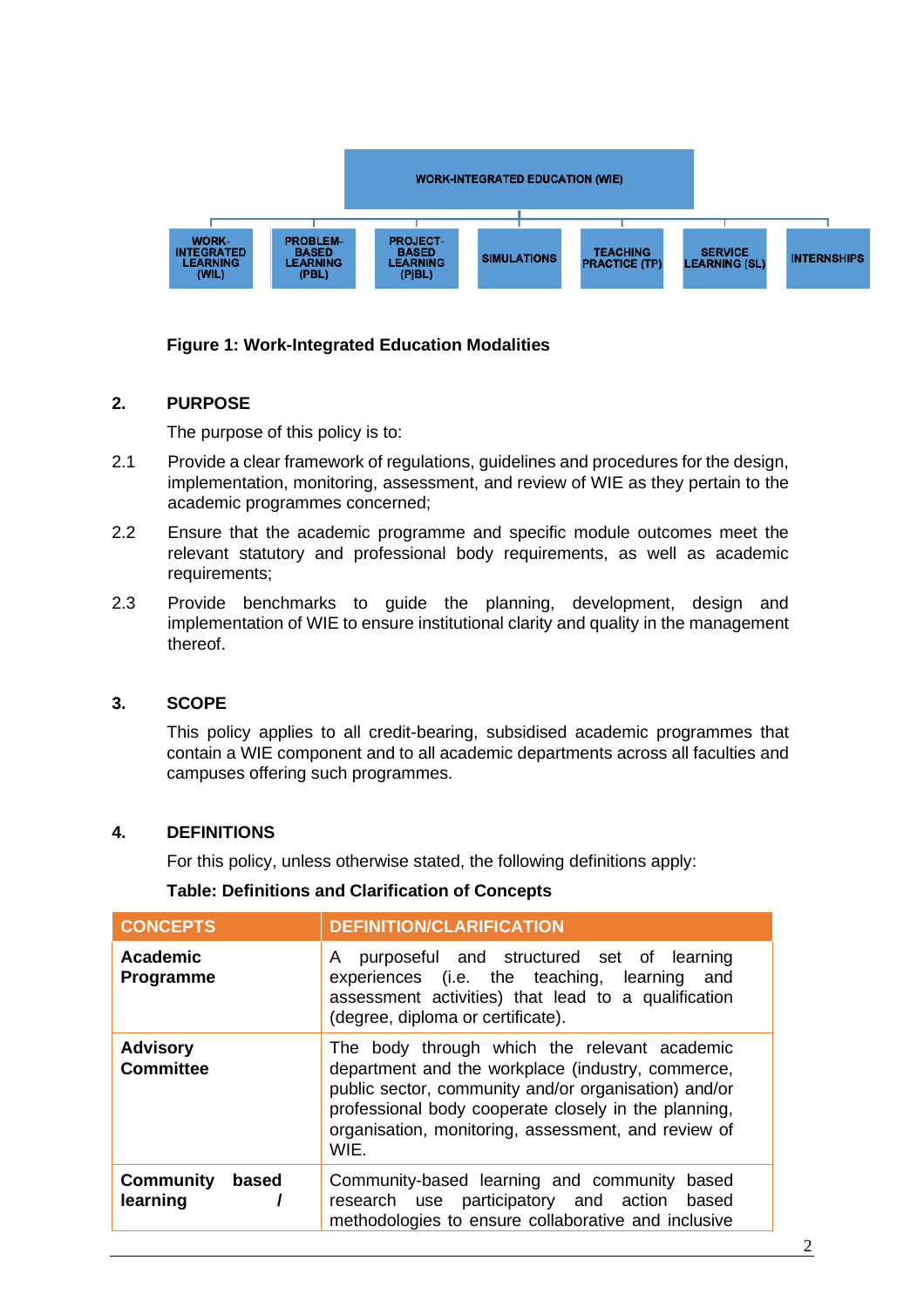| <b>CONCEPTS</b>                                  | <b>DEFINITION/CLARIFICATION</b>                                                                                                                                                                                                                                                                                                                                                                                                                                                                                                                                                                                                                                                                                                                                                                                                                                                                                                                                                                                                                                                                                                    |
|--------------------------------------------------|------------------------------------------------------------------------------------------------------------------------------------------------------------------------------------------------------------------------------------------------------------------------------------------------------------------------------------------------------------------------------------------------------------------------------------------------------------------------------------------------------------------------------------------------------------------------------------------------------------------------------------------------------------------------------------------------------------------------------------------------------------------------------------------------------------------------------------------------------------------------------------------------------------------------------------------------------------------------------------------------------------------------------------------------------------------------------------------------------------------------------------|
| community<br>based<br>research                   | partnerships. CBR and Learning are undertaken with<br>people, not on people.                                                                                                                                                                                                                                                                                                                                                                                                                                                                                                                                                                                                                                                                                                                                                                                                                                                                                                                                                                                                                                                       |
| <b>Learning in Practice</b>                      | Learning in practice is a distinctive aspect of teaching<br>education, which involves the presentation of micro-<br>lessons, preparation of lesson plans, and critical<br>reflections on such activities. Teacher education<br>students are required to complete a minimum of 20<br>weeks of teaching practice at schools.                                                                                                                                                                                                                                                                                                                                                                                                                                                                                                                                                                                                                                                                                                                                                                                                         |
| <b>Work-integrated</b><br><b>Education (WIE)</b> | Work-integrated Education (WIE) is the umbrella term<br>for various learning modalities which facilitate an<br>applied pedagogy through the meaningful integration<br>of theory with practice. Such learning modalities<br>include: Work-integrated learning, problem-based<br>project-based learning,<br>learning,<br>simulations,<br>teaching practice, service learning, and internships.<br>These modalities of WIE facilitate learning in action in<br>an authentic context, and depending on the design of<br>the modality, such learning occurs under the<br>supervision and/or mentorship of<br>person/s<br>representing the University, workplace, community or<br>professional organisation. It addresses<br>specific<br>competencies and capabilities identified for the<br>acquisition of a qualification that makes the learner<br>employable and assists in the development of related<br>personal attributes. Workplace/service employees,<br>community representatives and professional bodies<br>may be involved in the assessment of the learning<br>experience, together with University academic<br>employees. |
| <b>Work-integrated</b><br>Learning (WIL)         | The component of a learning programme that focuses on<br>the application of learning in an authentic learning work-<br>based context under the supervision and/or mentorship of<br>a person/s representing the workplace and the Universty,<br>relevant. WIL addresses specific competencies<br><b>as</b><br>identified for the acquisition of a qualification that make the<br>learner employable and assist in the development of<br>related personal attributes. Workplace/ service employees<br>and professional bodies are involved in the assessment of<br>learning experience, together<br>with University<br>the<br>academic employees.                                                                                                                                                                                                                                                                                                                                                                                                                                                                                    |
| <b>Problem Based</b><br><b>Learning (PBL)</b>    | This modality of WIE includes a range of pedagogic<br>approaches that encourage students to learn through<br>the structured exploration of a research- or practice-<br>based problem. With PBL students work in small self-<br>directed groups to define, carry out and reflect upon a<br>task, which is usually related to, or based on, a "real<br>life" problem (CHE 2011:74).                                                                                                                                                                                                                                                                                                                                                                                                                                                                                                                                                                                                                                                                                                                                                  |
| <b>Project Based</b><br><b>Learning (PjBL)</b>   | Project Based Learning (PjBL) combines PBL and<br>workplace learning in that it brings together intellectual<br>inquiry, real-world problems, and student engagement<br>in relevant and meaningful work. Project work is                                                                                                                                                                                                                                                                                                                                                                                                                                                                                                                                                                                                                                                                                                                                                                                                                                                                                                           |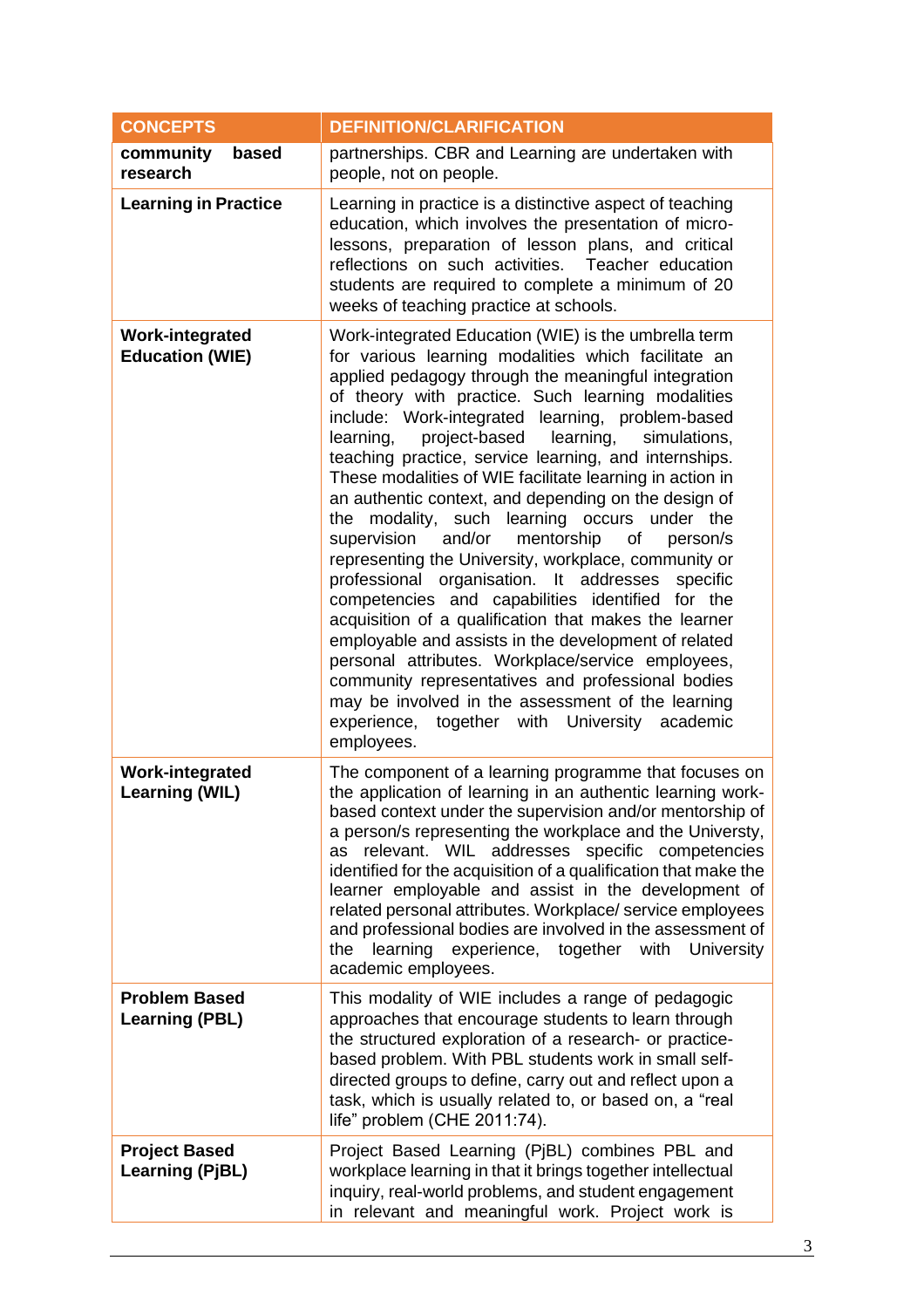| <b>CONCEPTS</b>                       | <b>DEFINITION/CLARIFICATION</b>                                                                                                                                                                                                                                                                                                                                                                                                                                                                                                                                                                                                                                                                                                                                                                                                                                                                                                                                         |
|---------------------------------------|-------------------------------------------------------------------------------------------------------------------------------------------------------------------------------------------------------------------------------------------------------------------------------------------------------------------------------------------------------------------------------------------------------------------------------------------------------------------------------------------------------------------------------------------------------------------------------------------------------------------------------------------------------------------------------------------------------------------------------------------------------------------------------------------------------------------------------------------------------------------------------------------------------------------------------------------------------------------------|
|                                       | understood<br>facilitate<br>generally<br>to<br>students'<br>understanding of essential concepts and develop<br>practical skills (CHE 2011:75). The project is<br>assessed and takes place under the supervision<br>and/or mentorship of a person/s representing the<br>environment / community in which the problem is to be<br>solved. A collaborative partnership that enhances<br>mutual teaching and learning among all members of<br>the partnership (lecturers and students, members of<br>the communities and representatives of the industry<br>sector) is required.                                                                                                                                                                                                                                                                                                                                                                                            |
| <b>Simulations</b>                    | This occurs when learning is facilitated through an<br>activity that involves the imitation of the real world in<br>the academy. The act of simulating something entails<br>representing certain key characteristics of the<br>selected workplace and includes such things as<br>laboratories, patient models, moot court etc. (CHE<br>2011: 76).                                                                                                                                                                                                                                                                                                                                                                                                                                                                                                                                                                                                                       |
| <b>Service Learning</b>               | A form of teaching and learning that is directed at<br>specific community needs and integrated into a credit-<br>bearing academic programme and curriculum in which<br>students participate in contextualised, well-structured<br>and organized service activities aimed at addressing<br>identified services needs in a community and<br>subsequently reflect on such experiences in order to<br>gain a deeper understanding of the linkage between<br>curriculum content and community dynamics as well<br>as to achieve personal growth and a sense of social<br>and civic responsibility. The experience is assessed<br>and takes place under the supervision and/or<br>mentorship of a person/s representing the community.<br>A collaborative partnership that enhances mutual<br>teaching and learning among all members of the<br>partnership (lecturers and students, members of the<br>communities and representatives of the service<br>sector) is required. |
| <b>Clinical learning</b>              | Clinical<br>learning is the education of clinical<br>practitioners that occurs in a practice setting, in a<br>hospital, clinic, community, or other appropriate<br>setting.                                                                                                                                                                                                                                                                                                                                                                                                                                                                                                                                                                                                                                                                                                                                                                                             |
| <b>Community</b><br><b>Engagement</b> | Initiatives and processes that employ the knowledge<br>capital and resources of a higher education institution<br>in the creation of partnerships (be they structured<br>within an academic programme or not) between the<br>institution and the communities that address the<br>development needs of such interest groups. Such<br>initiatives and processes are made available by the<br>institution to the interest groups for no financial<br>consideration.                                                                                                                                                                                                                                                                                                                                                                                                                                                                                                        |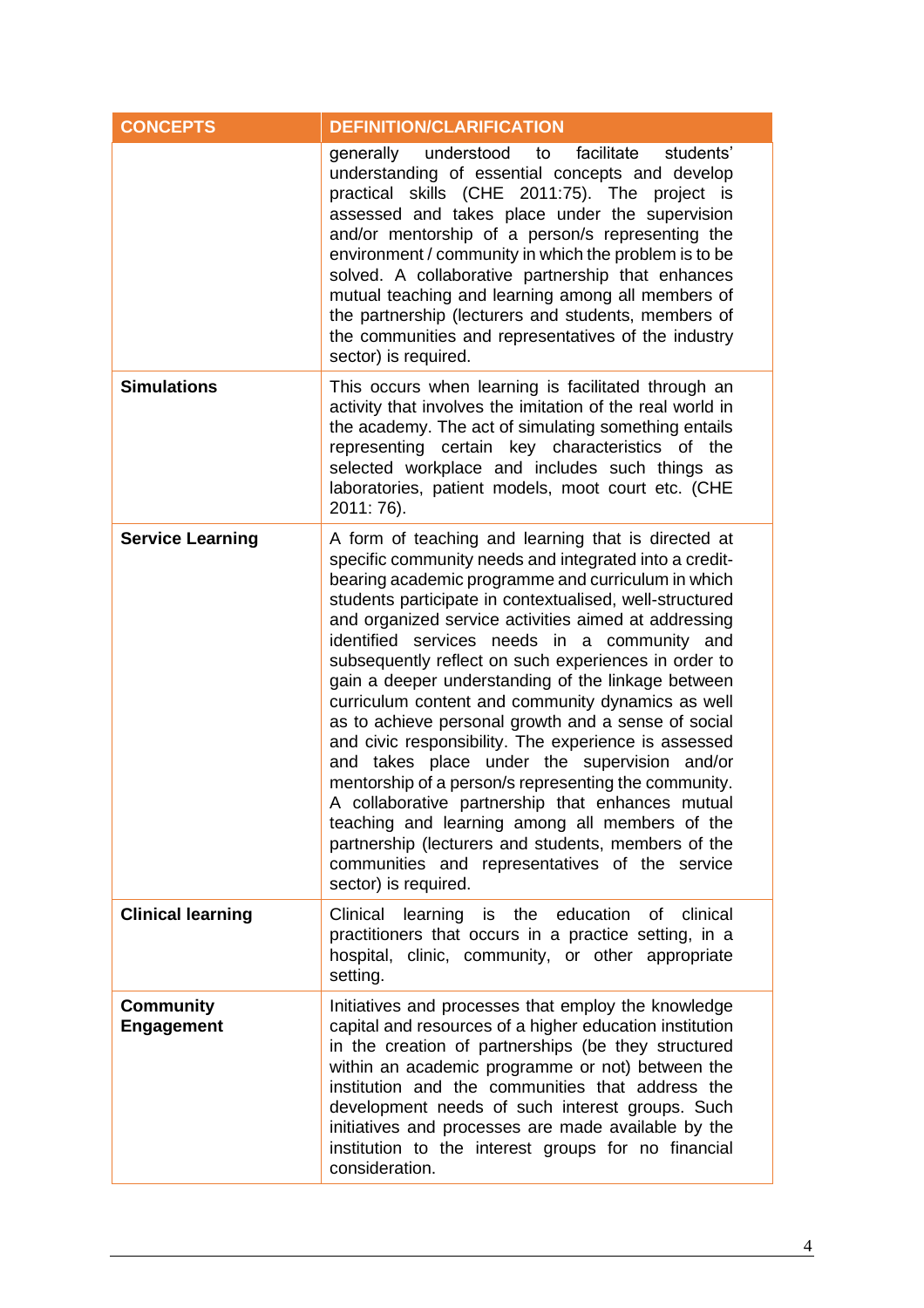| <b>CONCEPTS</b>          | <b>DEFINITION/CLARIFICATION</b>                                                                                                                                                                                                                                                                                                                                                                                                                                                                                                                                                                                                                                                                                                                                                          |
|--------------------------|------------------------------------------------------------------------------------------------------------------------------------------------------------------------------------------------------------------------------------------------------------------------------------------------------------------------------------------------------------------------------------------------------------------------------------------------------------------------------------------------------------------------------------------------------------------------------------------------------------------------------------------------------------------------------------------------------------------------------------------------------------------------------------------|
| Internship               | The study-related service or employment, primarily for<br>the purpose of gaining experience which may be<br>required:<br>after the qualification has been attained, in<br>$\bullet$<br>which case it is not part of the academic<br>programme and is excluded from<br>this<br>framework; or<br>as a requirement for graduation, in which case<br>it falls within the ambit of this policy.<br>Articles are specific instances of internship, occurring<br>in the legal and accounting profession.<br>Articles may only be regarded as WIE if they meet the<br>requirements of WIE and are a requirement for<br>graduation.<br>(In<br>the case of Intern Psychometrists<br>and<br>Psychologists, students are required to apply for their<br>internships post-graduation and go through a |
|                          | selection process for placement.)                                                                                                                                                                                                                                                                                                                                                                                                                                                                                                                                                                                                                                                                                                                                                        |
| <b>Mentor</b>            | The<br>responsible, on the<br>part<br>of<br>person<br>the<br>industry/community organisation, for putting a<br>WIE<br>programme (particular in the case of WIL and SL) into<br>effect as per the agreement with the University lecturer<br>and/or the department. It is possible for one person (in the<br>industry, community organisation etc.) to perform the roles<br>of both mentor and supervisor.                                                                                                                                                                                                                                                                                                                                                                                 |
| <b>Mentoring</b>         | The relationship between a person with more<br>experience and specific skills and one who seeks to<br>develop certain skills and expertise.                                                                                                                                                                                                                                                                                                                                                                                                                                                                                                                                                                                                                                              |
| <b>Placement</b>         | A supervised learning experience, in an authentic<br>context, undertaken by a student who has registered<br>for a WIL or SL module/programme. Self-placement<br>refers to when a student sources a workplace to serve<br>her/his WIE experience by her/himself with guidance<br>and approval from academic and<br>workplace<br>supervisors. Note that not all WIE requires a<br>placement.                                                                                                                                                                                                                                                                                                                                                                                               |
| <b>Professional body</b> | Are bodies, both statutory and non-statutory. Statutory<br>bodies are established by an Act of Parliament and<br>are responsible for a specific occupation. Examples<br>include the Health Professions Council of South<br>African and the Engineering Council of South Africa.<br>Non-statutory bodies (such as the South African<br>Institute for Chartered Accountants) are not legislated<br>but, similar to the statutory bodies, responsible<br>ensuring an environment in which their discipline<br>membership, and practice develops in line with its<br>principles.                                                                                                                                                                                                             |
| <b>Supervisor</b>        | A student's immediate superior/line manager who<br>carries the responsibilities of guiding, supervising, and<br>assessing<br>the<br>student during supervised<br>work                                                                                                                                                                                                                                                                                                                                                                                                                                                                                                                                                                                                                    |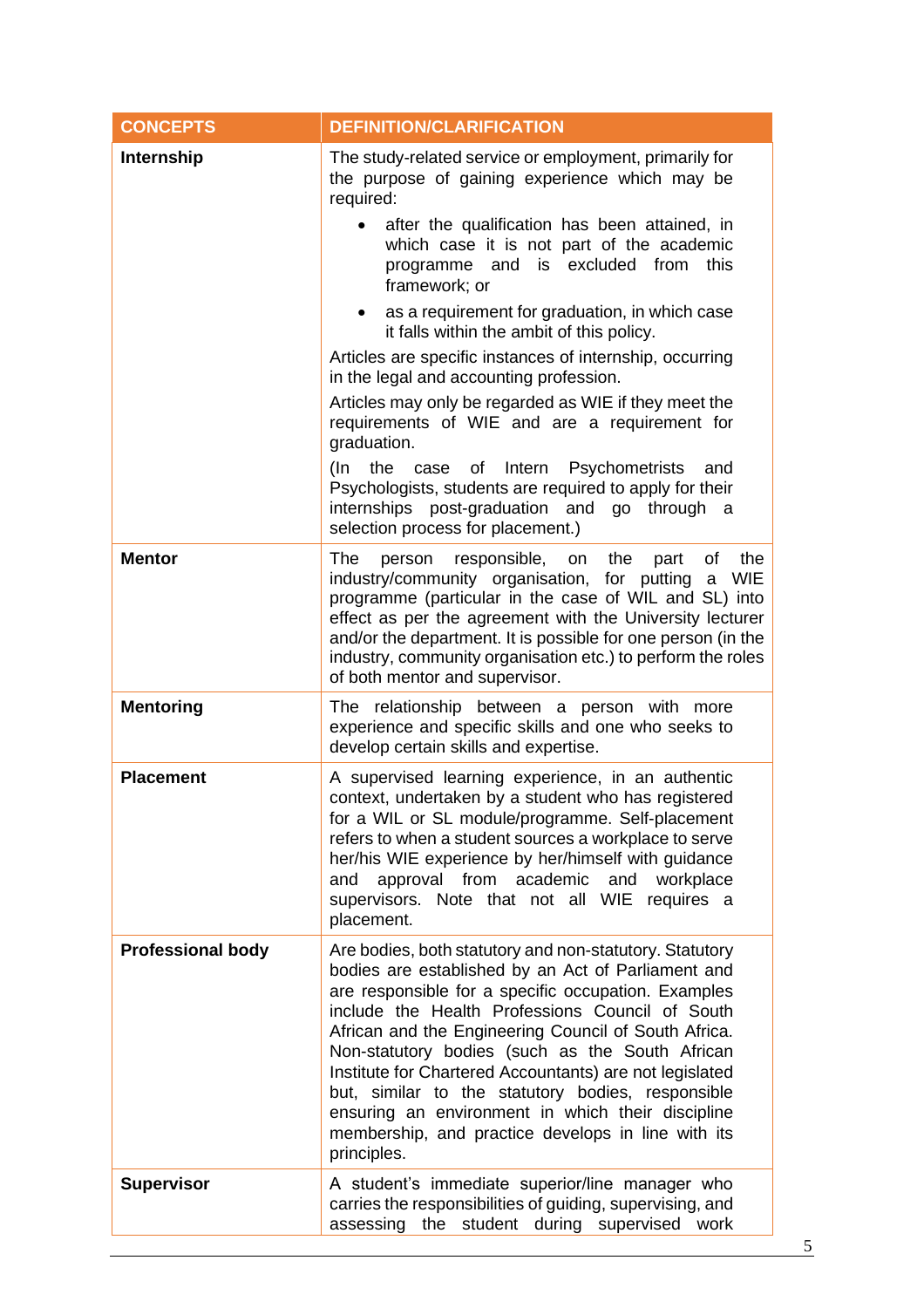| <b>CONCEPTS</b>                 | <b>DEFINITION/CLARIFICATION</b>                                                                                                                                                                                    |
|---------------------------------|--------------------------------------------------------------------------------------------------------------------------------------------------------------------------------------------------------------------|
|                                 | experience. Also referred to as the clinical instructor<br>or field supervisor. It is possible for one person (in the<br>company, industry, community etc.) to perform the<br>roles of both mentor and supervisor. |
| Work<br>integrated<br>education | Is an overarching term for learning which takes place<br>in a real or simulated context and which seeks to<br>provide students with experiences in preparation for<br>the future world of work.                    |

# <span id="page-8-0"></span>**5. POINTS OF DEPARTURE**

- 5.1 The Higher Education Framework (HEQF) (October 2007), the Higher Education Qualifications Sub Framework (2011), the Higher Education Qualifications Sub Framework (as revised 2013), the South African Qualifications Authority (SAQA) level descriptors (2012) as well as nationally recognised guidelines such as HEQC criteria and HEQF requirements are used as a point of departure for WIE planning, development, and design within the contextual framework of the academic programme concerned.
- 5.2 WIE modalities are aligned with the vision and mission of the University through the expansion of its intellectual learning and teaching capital in the form of structured learning-in-action activities aimed at addressing identified service needs in the community as well as the establishment of strategic partnerships for the placement of students in authentic and controlled work environments. It may also address identified needs in the community for the purpose of redress, empowerment of communities and social justice. These forms of learning do not exclude WIE activities that take place within established University structures, or that are integrated into the curriculum in other ways.
- 5.3 As an engaged university, UJ is committed to interacting with communities, whether internal or external, in a reciprocal relationship where both or more parties (the students, community, potential employers and the University) benefit from the relationship.
- 5.4 This policy, in respect of SL in particular, is inextricably linked to the University's Policy on Community Engagement.
- 5.5 The University has identified the term Work-Integrated Education (WIE) as the most appropriate terminology, which embraces various, learning in action modalities that facilitate an applied pedagogy that links theory with practice.
- 5.6 The University makes a clear distinction between various WIE modalities, acknowledging differences in areas such as philosophy, programme management, programme and module structure, student involvement and institutional support, as determined by the faculties/academic departments, approved by Senate and contained in the relevant Faculty Rules and Regulations.
- 5.7 All WIE modalities address specific competencies and capabilities identified for the acquisition of a qualification.
- 5.8 All WIE modalities are coherently designed as an integral part of the academic programme concerned. The structure and content of the module/s are clearly reflected in the purpose of the academic programme, its outcomes, criteria and assessment processes. Associated faculty guidelines and regulations demonstrate how these are given effect and specify any further requirements such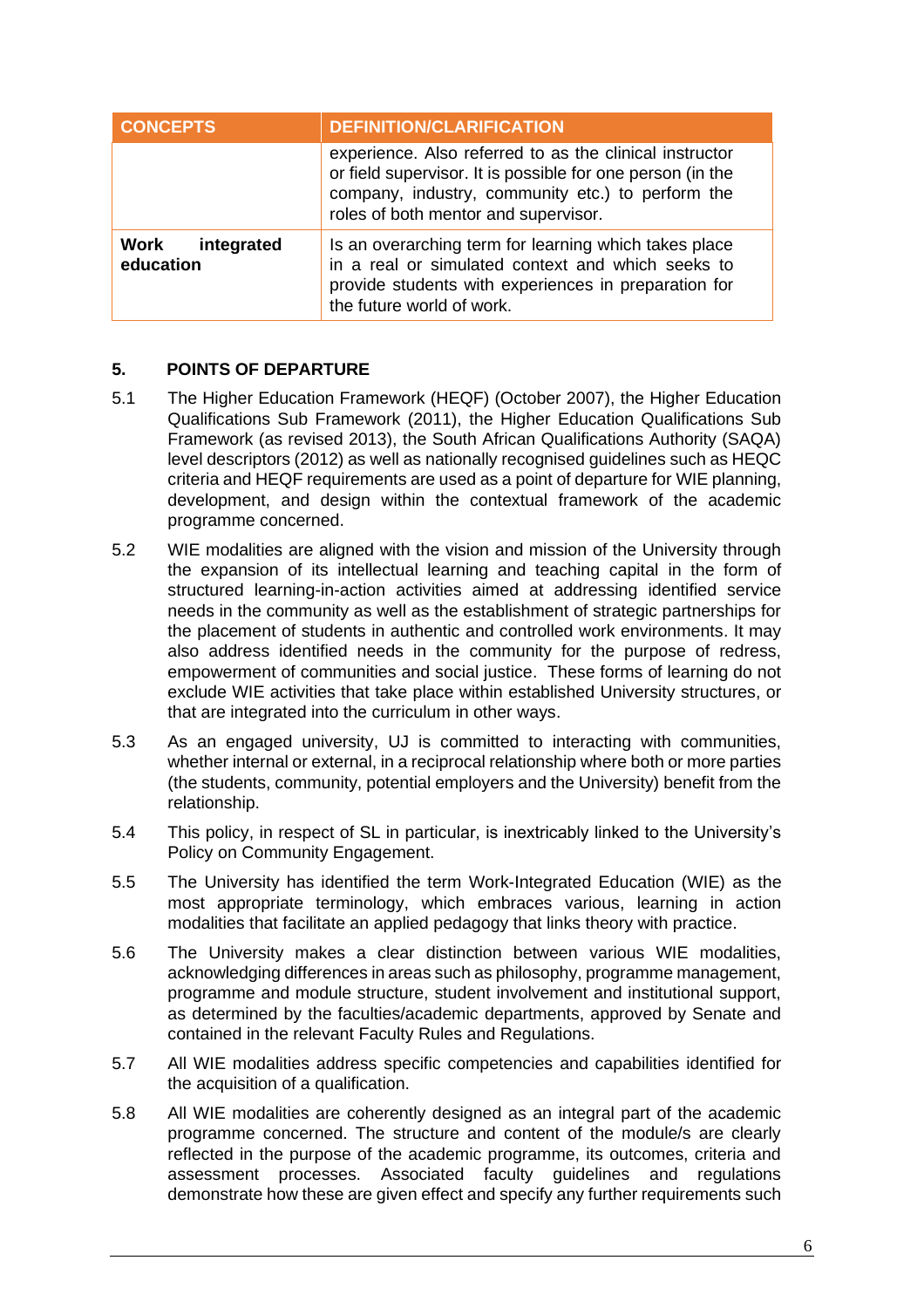as professional or statutory body stipulations, and any other special responsibilities.

5.9 The policy acknowledges the primacy in many disciplines of the stipulations of the statutory professional bodies which ensure the ongoing professional registration of UJ's graduates.

# <span id="page-9-0"></span>**6. GUIDING PRINCIPLES**

Broad and overarching principles are provided to serve as a basis for faculties to develop their own set of guidelines, processes and procedures for WIE in terms of each modality. These principles must be applied, with due regard to national policy and objectives, professional and related institutional procedures and guidelines, in the design and implementation of work-integrated education.

- 6.1 **Programme structure and curriculum coherence:** The configuration and incorporation of WIE into a programme must be appropriate to the nature of the WIE modality, and ensure adherence to the standards of curriculum development. There must be coherence between WIE modality design, outcomes, assessment criteria and the programme purpose; appropriate designation of NQF levels; and appropriate allocation of credit values.
- 6.2 **Disciplinary context:** In terms of modality, design, curriculum and outcomes, WIE should meet the disciplinary context of the programme. This would entail consultation with relevant stakeholders.
- 6.3 **WIE opportunities:** It is the responsibility of the relevant academic department / school of the University to formally arrange WIE opportunities for students, particularly in respect of the modalities of WIL and SL. This implies the need to develop mutually-beneficial partnerships with relevant stakeholders, such as industry, communities, professional bodies and government.
- 6.4 **Quality assurance:** There must be clear quality assurance processes and procedures for the monitoring, mentoring, supervision, and assessment of students in WIE modalities. This includes the systematic recording and reporting of student progress against clearly defined criteria.
- 6.5 **Technology:** Appropriate technology should be used meaningfully to enhance the learning experience of students in WIE as well as to ensure greater efficiency in managing the logistical and administrative processes associated with WIE.
- 6.6. **Preparation:** As approrpiate, students need to be adequately prepared for these experiences through a variety of orientation and / or reflective learning approaches.

# <span id="page-9-1"></span>**7. ASSESSMENT**

- 7.1 Assessment is conducted in accordance with University and faculty policies and regulations pertaining to assessment, as approved by Senate.
- 7.2 Appropriate formative and summative assessment strategies are developed in collaboration with all the constituents involved in the partnership.
- 7.3 Assessments are conducted in collaboration with the partners concerned, where appropriate.
- 7.4 Assessment requirements are clearly communicated to the students, as is the contribution of the WIE component to the student's progression each year and his/her attainment of the qualification.
- 7.5 Monitoring and capturing of student progress are conducted in liaison with the facilitators, mentors, and assessors from the University and the workplace/community,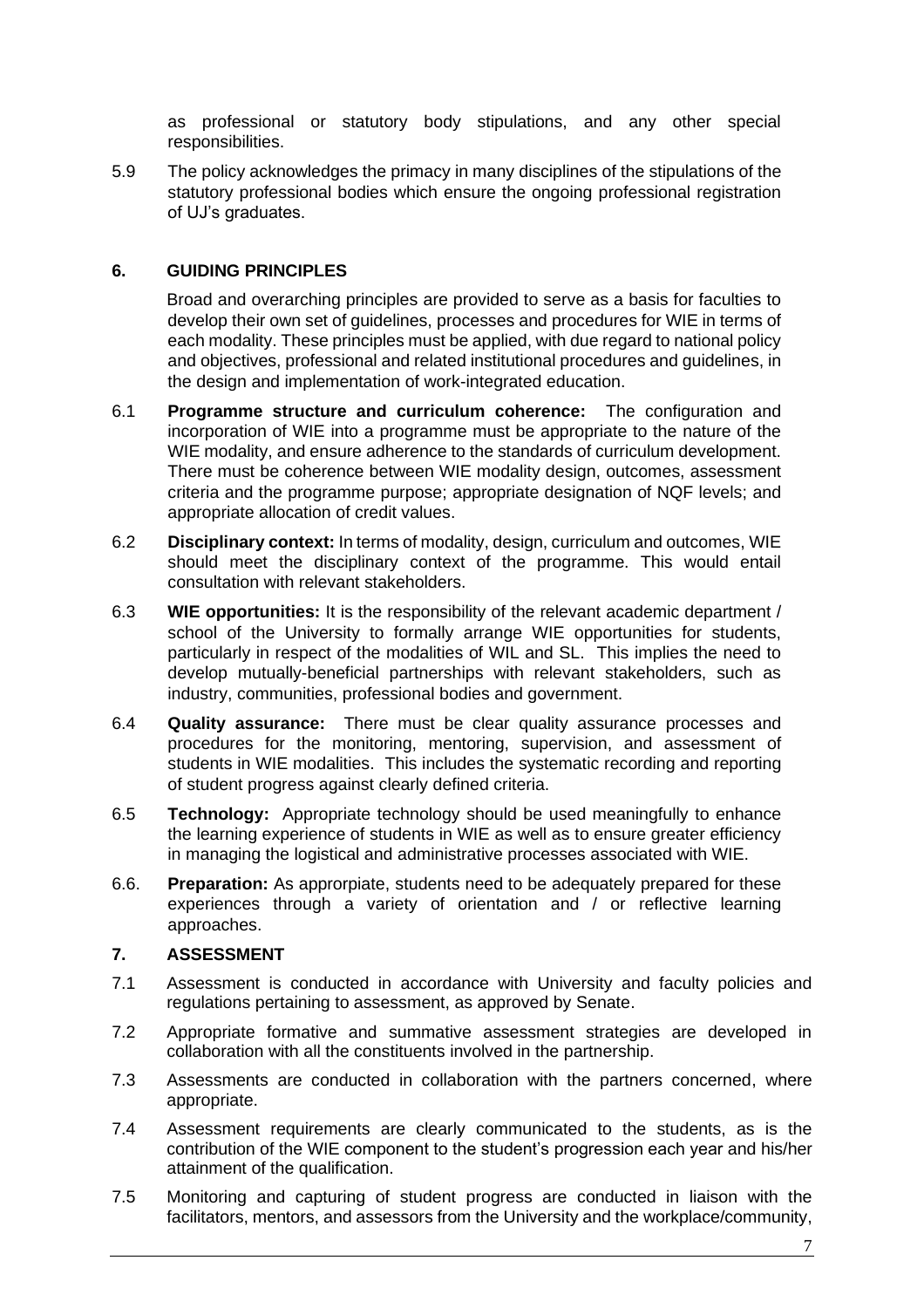as applicable. The University's administrative system is used to regulate and systematically record and monitor student progress. Students at risk are assisted.

7.6 As relevant, a suitably qualified and/or experienced industry co-assessor/s (as applicable), familiar with the module or programme outcomes and assessment criteria, methods, recording procedures, etc., is included in the assessment process.

# <span id="page-10-0"></span>**8. GOVERNANCE OF WORK-INTEGRATED EDUCATION (WIE)**

### **8.1 The University and Work-integrated Education Partnerships**

- 8.1.1 In the context of WIE (particularly in respect of WIL and SL), joint partnerships are established between the University and the workplace (e.g. industry, commerce, public sector) or community organisation (as represented by its leaders) with a view to collaborating closely in the planning, organisation, implementation, assessment and review of WIE programmes.
- 8.1.2 The collaborative learning venture between the University and place of work or community organisation for applicable WIE modalities (particularly in the cases of WIL and SL), is fully documented, e.g. as in a learning agreement or memorandum of understanding.
- 8.1.3 In instances where the University functions as a place of learning and a place of work e.g. clinics owned by the University and managed by the same academic department that offers the WIE modality (particularly in the cases of WIL and SL), the role and responsibilities of the University/academic department as a place of learning is clearly distinguished from the University as a place of work.
- 8.1.4 In instances where a support or service unit in the University provides WIE opportunities (particularly in respect of WIL and SL) to students from an academic department, e.g. Psychology, the partnership between the department and/or faculty and the service or support unit is documented, e.g. as in a memorandum of understanding or learning agreement.
- 8.1.5 The faculty and academic department concerned takes ownership of the learning opportunities and experiences they provide in respect of WIE, as well as the core activities of teaching, mentoring, learning and assessment, and are accountable for the quality of WIE modalities and their integration within the academic programme.

#### 8.2 **Management at College/Faculty level**

- 8.2.1 The management and administration pertaining to WIE are the responsibility of the faculty and academic departments concerned in compliance with related University policies and regulations.
- 8.2.2 WIE complies with criteria determined by the Council for Higher Education as contained in the Criteria for Programme Accreditation (November 2004) viz. Criterion 1, 7 and 15.
- 8.2.3 WIE is aligned (where applicable) with requirements stipulated by professional bodies.
- 8.2.4 Advisory Committees, as authorised sub-committees of the faculty, are constituted for each academic programme that includes WIE modalities.
- 8.2.5 All new academic programme submissions for Senate approval purposes shall clearly specify the WIE modality in respect of resource implications such as estimated income (fees, subsidy) and associated costs as they pertain specifically to the WIE modality (particularly in the cases of WIL and SL), for example industry contacts, industry mentorship, supervisory visits, transport and the supporting units.
- 8.2.6 Appropriately qualified academic employees are allocated to overseeing the functions associated with the implementation of the WIE.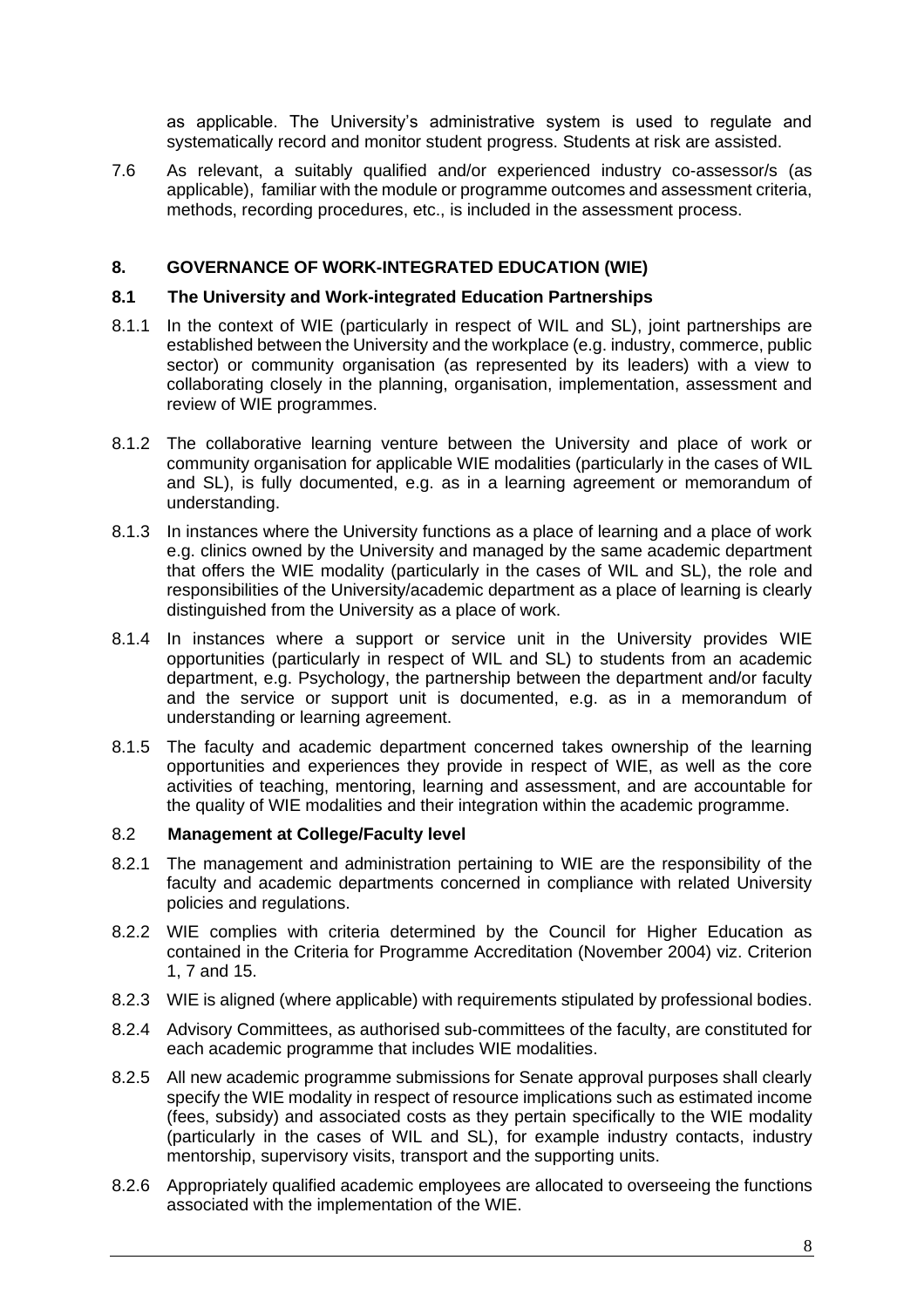- 8.2.7 The University carries liability insurance and personal accident insurance for students involved in WIE activities (particularly in the cases of WIL and SL) on or away from the premises of the University. Insurance cover is subject to the terms and conditions of the UJ Insurance policy as well as the guidelines provided in the contract with the employer and the WIE Policy. Should students enter into a formal contract of employment with an employer for the WIE component of their studies, the contract is between the student and the company concerned, with liability cover provided under the Compensation and Diseases Act and the Occupational Health and Safety Act.
- 8.2.8 A WIE agreement (particularly in the cases of WIL and SL) that stipulates the learning outcomes pertaining to the WIE modality, the responsibilities of all concerned, the lines of authority and grievance procedures, is signed by the academic department concerned, the student, the WIE partner and professional body, as applicable. A WIE agreement (for example, in the case of placement) does not constitute a contract of employment with the host.

# <span id="page-11-0"></span>**9. ADMINISTRATIVE SUPPORT AND COORDINATION OF WIE**

- 9.1 The University puts in place a system through which there is effective and efficient administrative support and coordination of WIE activities.
- 9.2 Such a system, which could be based on a centralised, decentralised or a mixed model, must allow for, amongst other functions, the following:
	- 9.2.1 Representation of UJ on WIE-related matters.
	- 9.2.2 Maintaining of records of WIE engagements.
	- 9.2.3 Provision of timely reports on WIE matters to University management and other stakeholders.
	- 9.2.3 Promotion of WIE at UJ.
	- 9.2.4 Keeping abreast of UJ, national, regional, and international experiential education and skills-related developments.

9.2.5 Participation on WIE-associated structures such as the Southern African Society for Cooperative Education (SASCE), Sector Education and Training bodies (SETAs), and other national and international platforms/associations.

- 9.2.6 Financial support of WIE activities.
- 9.2.7 Training of WIE coordinators and facilitators.
- 9.2.8 The implementation of an effective WIE information management system integrated with the UJ system.
- 9.2.9 Maintaining a UJ WIE website.
- 9.3 The system is subject to periodic quality reviews and is resturucted as needed.

# <span id="page-11-1"></span>**10. RECOGNITION OF PRIOR LEARNING (RPL)**

- 10.1 Students who possess previously acquired learning that equates to the stipulated learning outcomes of the specific WIE academic component may apply for recognition and accreditation of the WIE in accordance with the University's Recognition of Prior Learning Policy.
- 10.2 RPL has no application in respect of SL.

# <span id="page-11-2"></span>**11. STUDENTS WITH DISABILITIES**

11.1 Students with disabilities may be taken into consideration for registration for programmes that include WIE in accordance with the provisions of the University's People with Disabilities and Undergraduate Student Admission Policies as well as the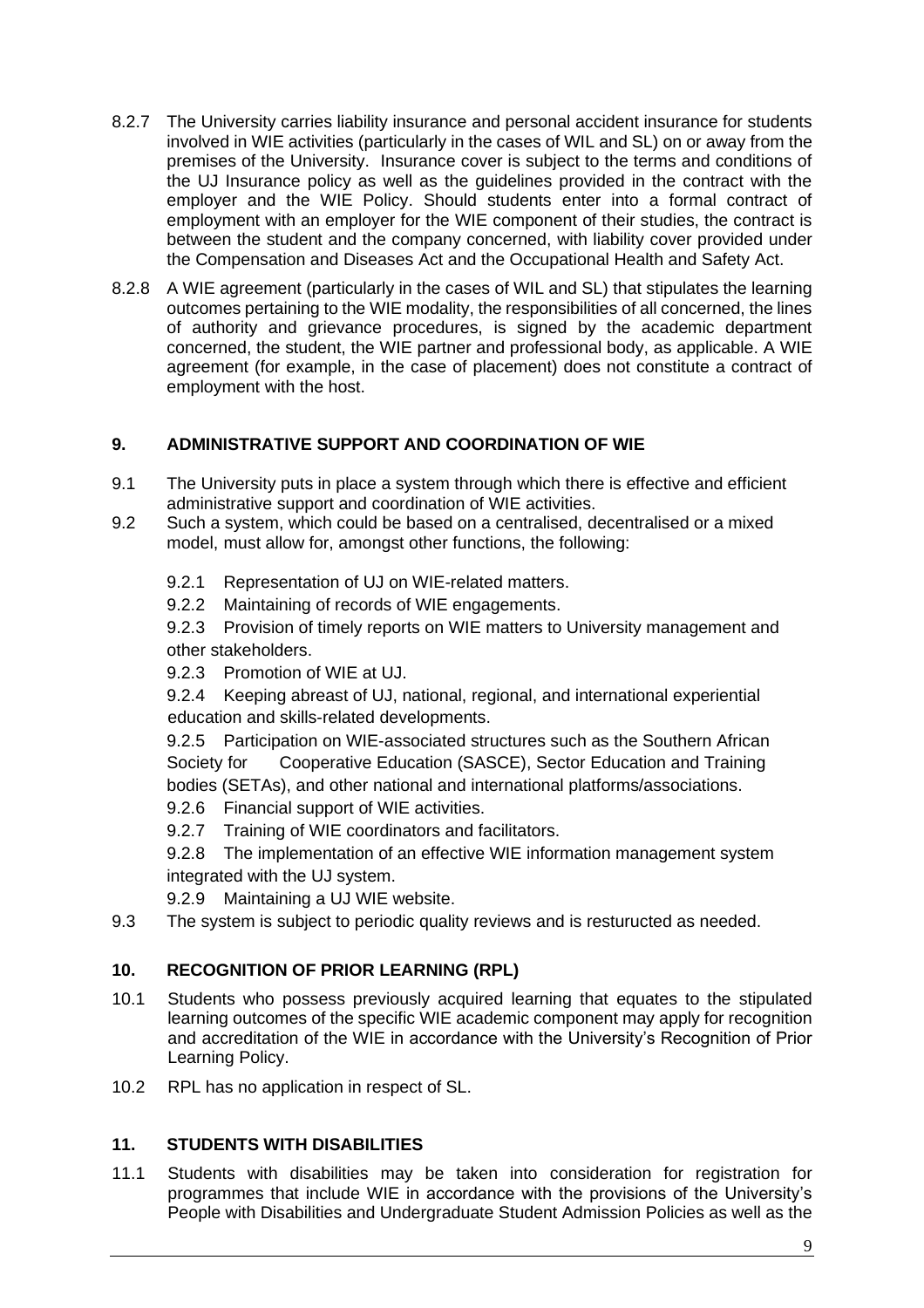Academic Regulations and provisions as stipulated by the professional body where relevant.

11.2 It is the prospective student's responsibility to inform the University and the industry/community organisation in this regard and to declare such disability to the relevant professional body.

# <span id="page-12-0"></span>**12. INTERNATIONAL STUDENTS**

International students, once registered for a programme that includes WIE, are required to fulfil all the requirements of such programmes and are supported in this as is any other student registered at the University.

# <span id="page-12-1"></span>**13. REMUNERATION FOR STUDENTS REGISTERED FOR WIE PROGRAMMES**

- 13.1 The purpose of WIE is to achieve competency in stipulated learning outcomes in a structured learning module/s that occurs in an approved environment for allocation of academic credits. Remuneration, if any, received by a student during this period is not a precondition of the WIE experience.
- 13.2 Whilst faculty/academic departments may advise on the matter of possible remuneration during WIE, all arrangements and contracts in this regard remain between the student and the WIE organistation.

# <span id="page-12-2"></span>**14. QUALITY MANAGEMENT**

- 14.1 The institutional audit and programme accreditation requirements, as stipulated by the HEQC to assure quality of academic programmes with a view to continuous improvement, include management of the quality of the planning, development, and design of all modules, including WIE modalities, within all programmes.
- 14.2 The management of quality in WIE programmes and related arrangements is the responsibility of the relevant academic department and faculty and is conducted in accordance with the provisions of the Academic Programme Policy and Faculty Policy as approved by Senate.

# <span id="page-12-3"></span>**15. RISK MANAGEMENT**

Students who are completing their WIE as part of their academic programmes shall be covered in accordance with the Insurance Policy of the University. Refer to paragraph 8.2.7, above.

# <span id="page-12-4"></span>**16. POLICY REVIEW**

The policy review will be conducted in accordance with the approved University Policy on Policy Development and takes place in consultation with the relevant quality assurance structures at faculty and institutional level under the auspices of the official custodian of this policy, namely Division for Teaching Excellence.